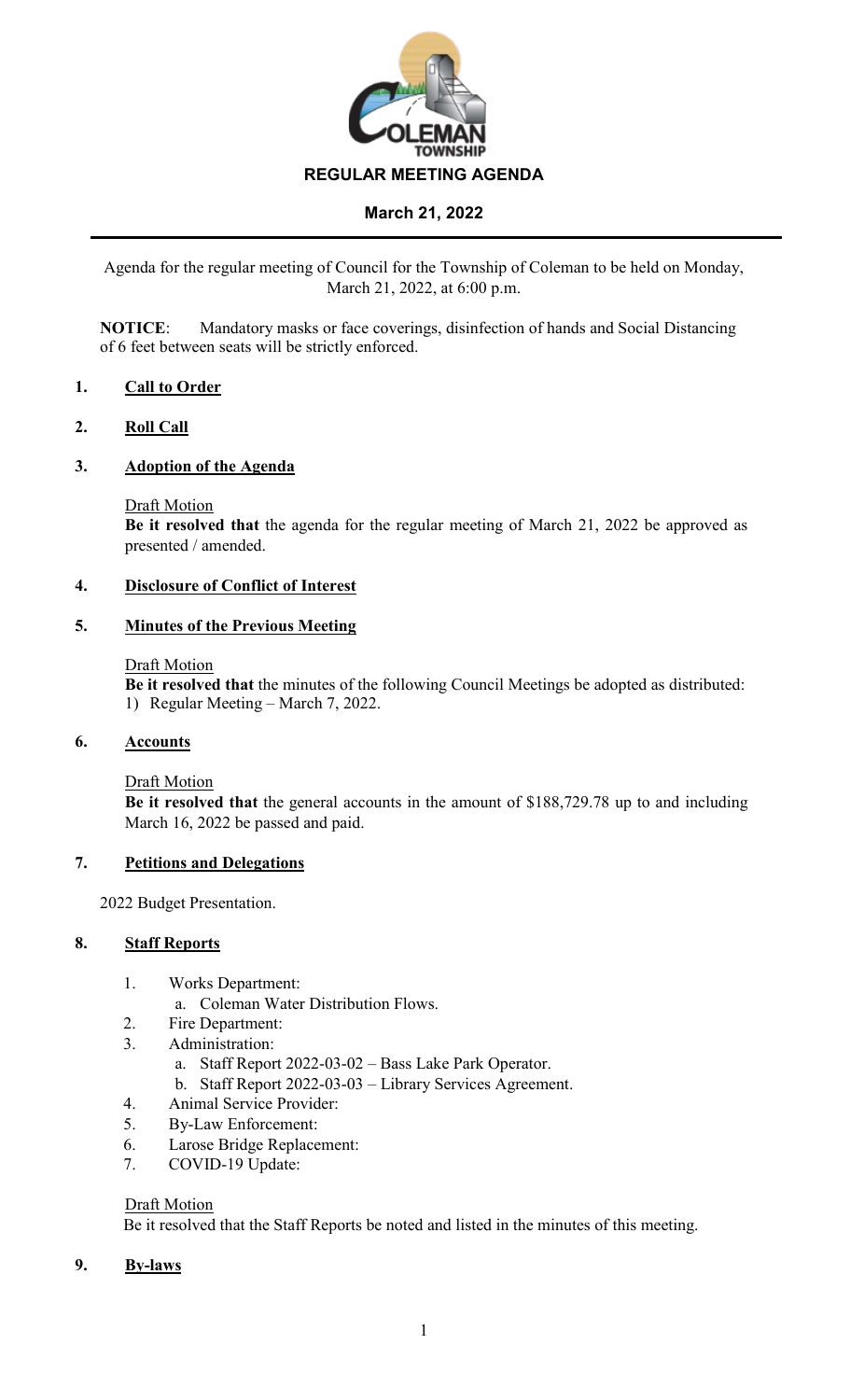

9.1. By-law No. 22-12, being a by-law for the amendment of By-law 08-08, as amended, being a by-law for the maintenance and occupancy of property within the Municipality.

### Draft Motion

**Be it resolved that** By-Law No. 22-12, being a by-law for the amendment of By-law 08-08, as amended, being a by-law for the maintenance and occupancy of property within the Municipality, be read a first and second time.

### Draft Motion

**Be it resolved that** By-Law No. 22-12, being a by-law for the amendment of By-law 08-08, as amended, being a by-law for the maintenance and occupancy of property within the Municipality, be read a third and final time and be passed and enacted.

9.2. By-law No. 22-13, to enter into a library services agreement with the Cobalt Public Library.

### Draft Motion

**Be it resolved that** By-Law No. 22-13, being a by-law to enter into a library services agreement with the Cobalt Public Library, be read a first and second time.

#### Draft Motion

**Be it resolved that** By-Law No. 22-13, being a by-law to enter into a library services agreement with the Cobalt Public Library, be read a third and final time and be passed and enacted.

### **10. Business Arising from the Minutes**

### **11. New Business**

11.1. Conferences:

### 11.2. Motions:

- 11.2.1. Correspondence from the Temiskaming Nordic Ski Club requesting the Township to act as a sponsor for grant purposes.
- 11.2.2. Proclamation in support of Ukraine.

### **12. Committee Reports**

- 12.1 Public Works
- 12.2 Finance
- 12.3 Government Liaison, TeMAG and TMA
- 12.4 Tourism & Recreation

## **13. Correspondence**

| <b>Item</b><br>No. | <b>Received</b><br>Date | Originator            | <b>Subject</b>                                                                    |
|--------------------|-------------------------|-----------------------|-----------------------------------------------------------------------------------|
| 13.1               | March 7                 | Town of Blue Mountain | <b>Ontario Housing Affordability Task</b><br>Force Resolution - February 28, 2022 |
| 13.2               | March 3                 | Town of Collingwood   | Termination of the Town of<br>Collingwood's Membership in the<br><b>OMWA</b>      |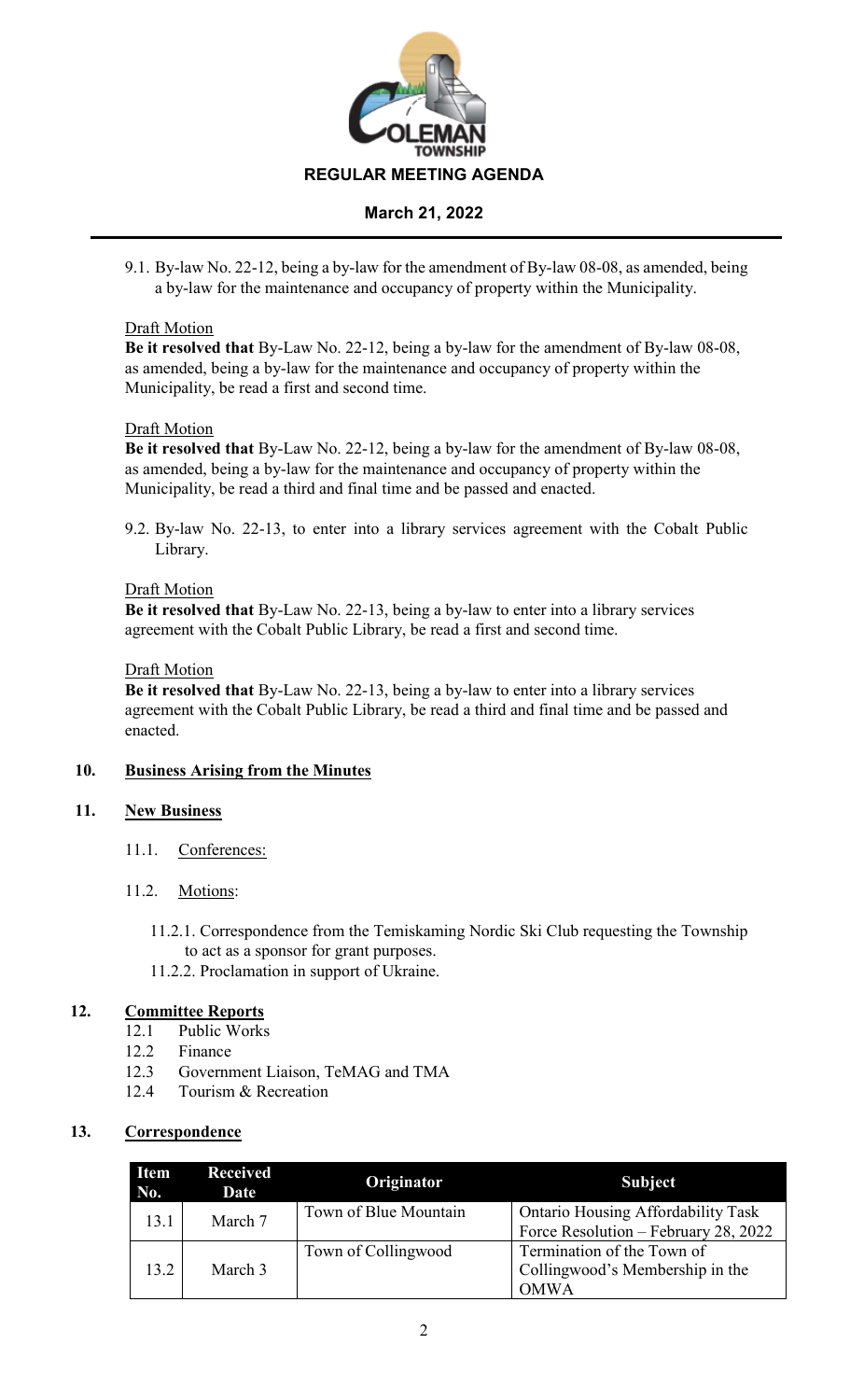

| 13.3  | March 3  | <b>Federation of Northern</b> | Northern Ontario Transportation Task    |  |
|-------|----------|-------------------------------|-----------------------------------------|--|
|       |          | <b>Ontario Municipalities</b> | Force                                   |  |
| 13.4  | March 15 | Municipality of South Huron   | Firefighter Certification               |  |
| 13.5  | March 8  | Lake of Bays                  | Motion 22-PD-014 regarding Hospital     |  |
|       |          |                               | Capital Funding, dated February 24,     |  |
|       |          |                               | 2022                                    |  |
| 13.6  | March 15 | Ministry of Municipal Affairs | 2022 Annual Repayment Limit             |  |
|       |          | and Housing                   |                                         |  |
| 13.7  | March 7  | Ministry of Municipal Affairs | Getting Ontario Connected Act, 2022     |  |
|       |          | and Housing                   |                                         |  |
|       |          | Ministry of Northern          | Seeking input about the use of floating |  |
| 13.8  | March 3  | Development, Mines, Natural   | accommodation on waterways over         |  |
|       |          | <b>Resources and Forestry</b> | Ontario's public lands                  |  |
|       |          | Ministry of Northern          | Inspection of 2022-2023 Annual          |  |
| 13.9  | March 14 | Development, Mines, Natural   | Work Schedule for the Temagami          |  |
|       |          | Resources and Forestry        | Forest                                  |  |
| 13.10 | March 7  | Town of Newmarket             | Dissolution of the Ontario Land         |  |
|       |          |                               | Tribunal                                |  |
| 13.11 | March 16 | Northern Ontario School of    | <b>NOSM Expansion Announcement</b>      |  |
|       |          | Medicine                      |                                         |  |
| 13.12 | March 10 | Timiskaming Health Unit       | COVID-19 Rules Update                   |  |
|       |          | Township of Woolwich          | Resolution Passed by Woolwich           |  |
| 13.13 | March 8  |                               | Township Council – Mental Health        |  |
|       |          |                               | Supports                                |  |

### Draft Motion

Be it resolved that correspondence items 13.1 to 13.13 be noted, filed and recorded in the minutes of this meeting.

# **14. Notice of Motion**

### **15. In camera (closed) session**

#### Draft Motion

**Whereas** Section 239(2) states that a meeting or part of a meeting may be closed to the public if the subject matter being considered is:

- (b) personal matters about an identifiable individual, including municipal or local board employees;
- (c) a proposed or pending acquisition or disposition of land by the municipality or local board;
- (d) labour relations or employee negotiations;
- (e) litigation or potential litigation, including matters before administrative tribunals, affecting the municipality or local board;

**Be it resolved that** Council agrees to convene in closed session at p.m. to discuss the following matters:

- 1. Human Resources Update.
- 2. Offer to purchase surplus land.
- 3. Chitaroni Litigation Update.

Draft Motion: